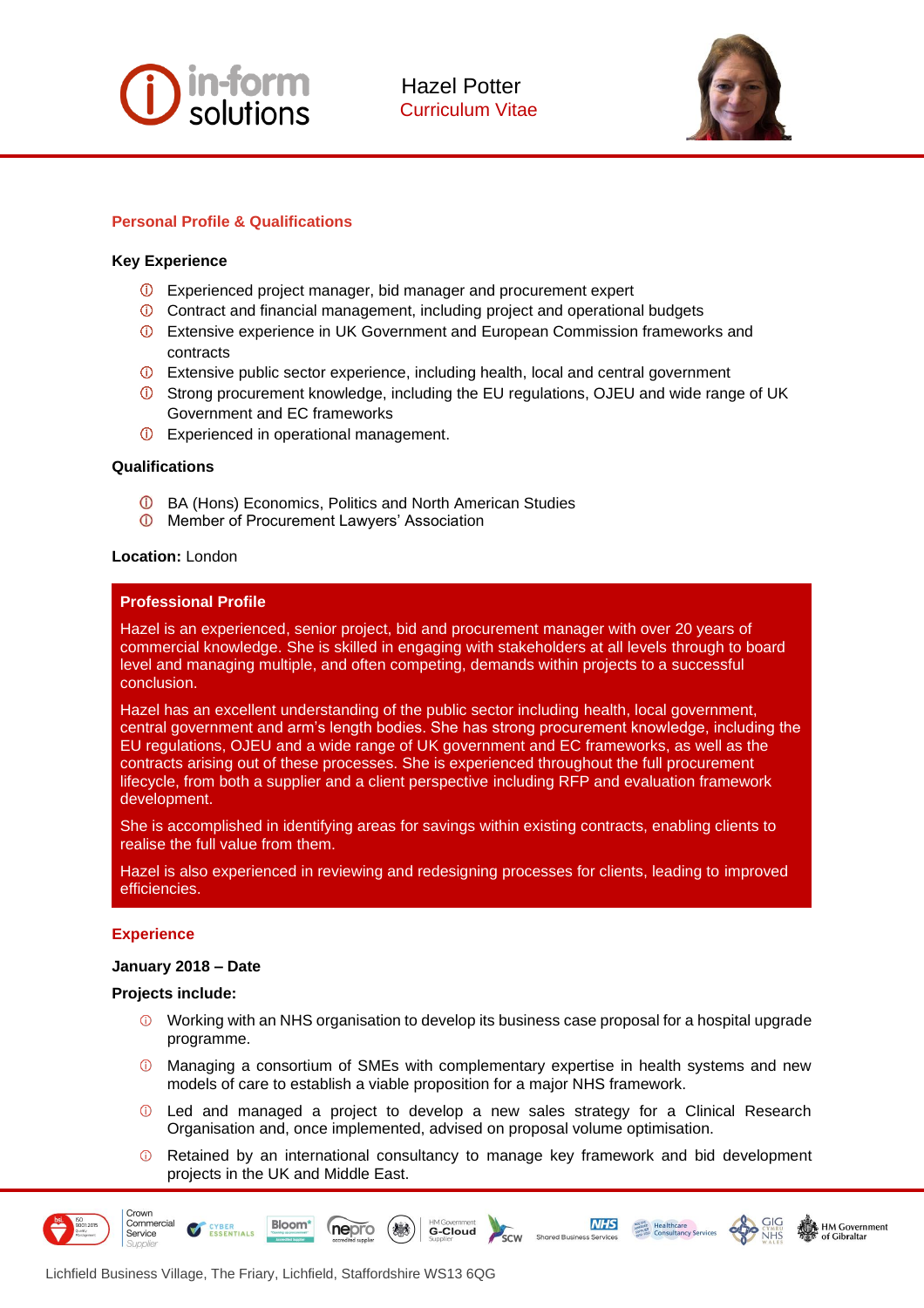



- Developed and managed eight framework bids with 100% success for a niche management consultancy within the health sector in order to gain new routes to market.
- $\circled{1}$  Managed a successful national framework bid for a provider of supply teachers
- Worked with an organisation seeking to enter the public sector market, developing an offering and successfully gaining access to relevant frameworks, including G-Cloud.
- Advising consultancy organisations on appropriate routes to market and researching options.
- Advising public sector organisations on the best procurement routes for specific projects.
- **C** Research projects on framework usage in specific sectors.
- Managing contract optimisation projects for a range of organisations.
- Managed international bids for work in Africa via the WHO.

### **September 2018 – August 2019 Optimity Advisors**

### **Bid and Procurement Manager (EMEA)**

Optimity Advisors is an international consultancy headquartered in Washington DC and with offices throughout the US, Europe and Middle East. Hazel was asked to join Optimity Advisors as Bid and Procurement Manager for the EMEA region and to be part of the Leadership Team. The role was newly created and involved setting up the bid process for the region, as well as leading all bids and managing key stakeholders and inputs. Much of the work was with the public sector, central and local governments, national health services and the European Commission.

Hazel provided project and bid management for health, research, data, technology and economics frameworks and contracts within EMEA as well as administrative management of EU public policy bids for a range of European Commission Directorates-General (DGs).

In addition, Hazel managed a project to optimise use of the company's CRM (Salesforce) in order to assist business development and budget forecasting and established a number of reports and dashboards to enable easy viewing of key performance statistics for Partners.

Hazel was also responsible for researching framework opportunities, developing guidance around procurement and carried out external commercial assignments for clients.

### **Projects included:**

- $\bigcirc$ During early 2019 Hazel managed a project to research post-Brexit options for contracts held with the European Commission and facilitated the assignment of existing framework agreements from a UK company to a German entity.
- $\odot$  Hazel developed and implemented a bid process across the EMEA region.
- She designed and carried out a bid writing training course across EMEA.
- Hazel developed Salesforce reports to help manage the opportunity pipeline, analyse success rates and develop bidding strategies.
- She developed Salesforce CRM training and delivered the course across EMEA.
- Hazel developed a procurement strategy for an arm's length body of the Ministry of Health, Kingdom of Saudi Arabia to enable engagement with NHS organisations. She researched contractual requirements and developed a framework agreement and call-off contract, which has now been put in place.

G-Cloud

 $\overline{\text{sc}}$ w

**NHS** 

**MARK Realthcare**<br>
MARK Healthcare<br>
MARK Consultancy Service

**HM Government** 



Crown

Service

Commercial

ESSENTIALS

**Bloom** 

nepro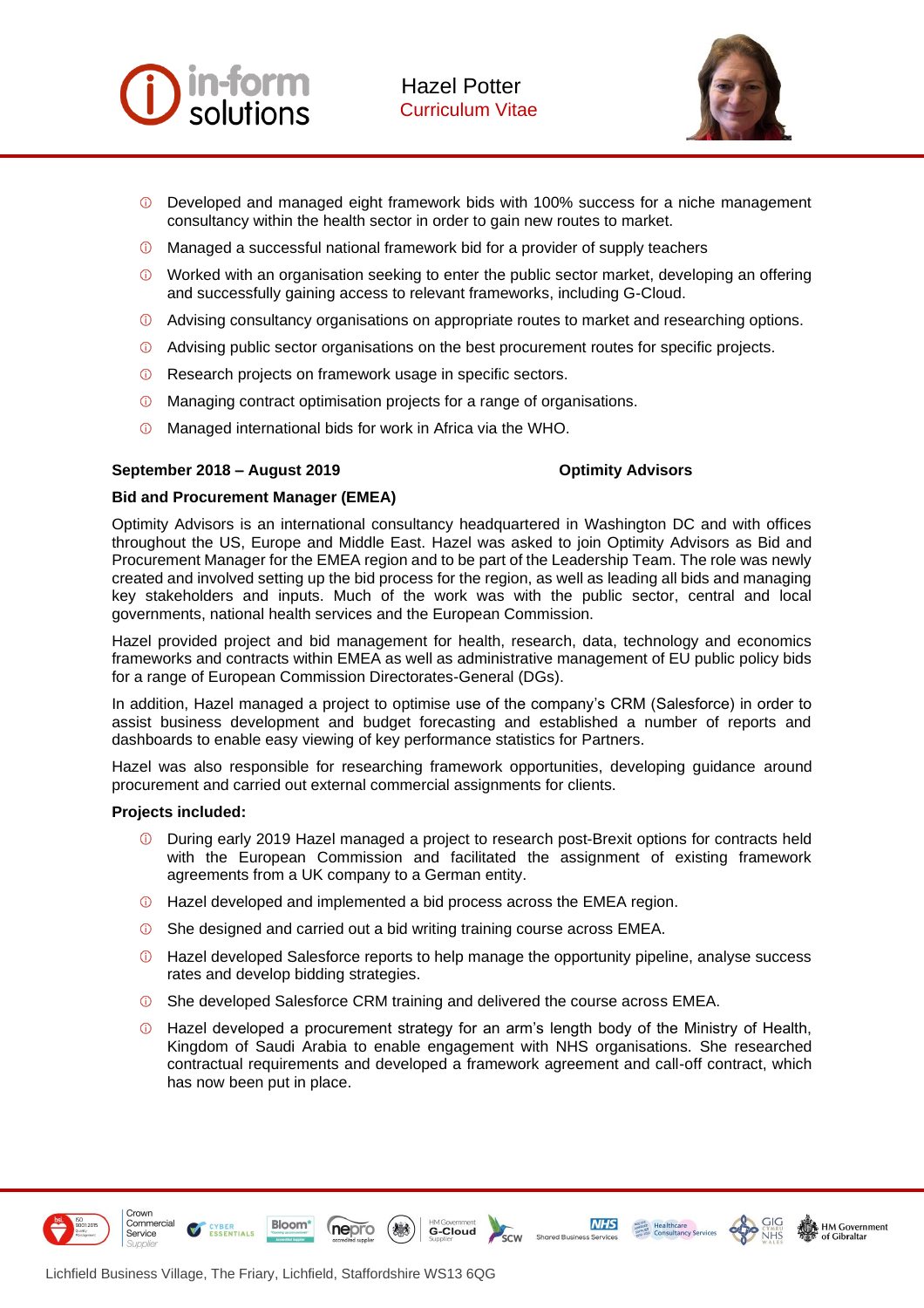



## **July 2012 – December 2017 Methods Business and Digital Technology**

## **Senior Bid Manager**

Hazel joined Methods on an initial three-month contract to provide support to the existing bid team as a Senior Bid Manager. The contract was continually extended on a three-month rolling basis and, following the demerger of the business into six companies in May 2014, Hazel took on the role of senior bid manager responsible for all proposals within Methods Advisory. In 2017 four Methods companies remerged, becoming Methods Business and Digital Technology Limited. Within the new structure, Hazel maintained responsibility for leading all management consultancy bids (within Methods' Business Technology division).

Methods' Business Technology division provides consultancy in technology transformation and business improvement to the public sector UK-wide and the majority of ITTs it receives are through pan-Government frameworks. Hazel led and managed a range of projects and framework bids within this, covering local government, central government departments, bluelight, health and arm's length bodies, with values from £20k through to millions, maintaining a high success rate in competitive bids.

She managed the opportunity pipeline for management consultancy work, assessing new opportunities and tracking those that are expected, as well as maintaining an overview of all submitted proposals, following these up as required.

Hazel developed a bid process for the practice, helping the organisation to move from a relatively unstructured approach to one that is efficient and effective, drawing on best practice project management practices. This includes informed qualification with a senior team, kick off meetings for bids, milestones within each proposal development, the coordination of a range of internal and external stakeholders and comprehensive reviews. She has also worked closely with senior colleagues to redesign the proposal structure and to develop cost models and reports and assisted the Managing Director in developing an overall strategy for bids.

In addition to in-housework she has written bids for an NHS Commissioning Support Unit which contracted Methods for proposal support services.

Hazel was a member of internal expert groups on enterprise architecture and commercial propositions. Within the latter group she developed a model to assess the commercial viability of in-house public services.

The role included: writing new content and approaches, co-ordinating consultants, subject matter experts and partners to provide content, stakeholder management, collating, editing and formatting the proposals, costing the work in conjunction with the business owner, and ensuring all bids are reviewed at director level before submission.

## **September 2011 – July 2012 Freelance Project and Bid Manager**

## **Projects included:**

- Advised a business on forthcoming sale, working with directors to compile due diligence and to put a negotiation strategy in place.
- $\bigcap$ Reviewed contracts used by a recruitment company. Advising on limitations, particularly with regards to new legislation, and rolled out revised, compliant contracts.
- Developed a managed solution for a recruitment company to use for bids in the sector.
- Analysed back-office processes for a growing organisation, mapping and re-engineering to improve efficiencies.

### **January 2007 – September 2011 Fforde Management Limited**

ESSENTIALS

**NHS** 

**MARK Healthcare**<br>
MARK Healthcare<br>
MARK Consultancy Services

**& HM Government** 

### **Managing Director**

Crown Commercial

Service

Fforde Management was a specialist pharmaceutical recruitment organisation with its head office on the South Coast. Hazel initially joined as a non-executive director in 2004 and was asked to take on the

G-Cloud

scw

Shared B



nepro

**Bloom**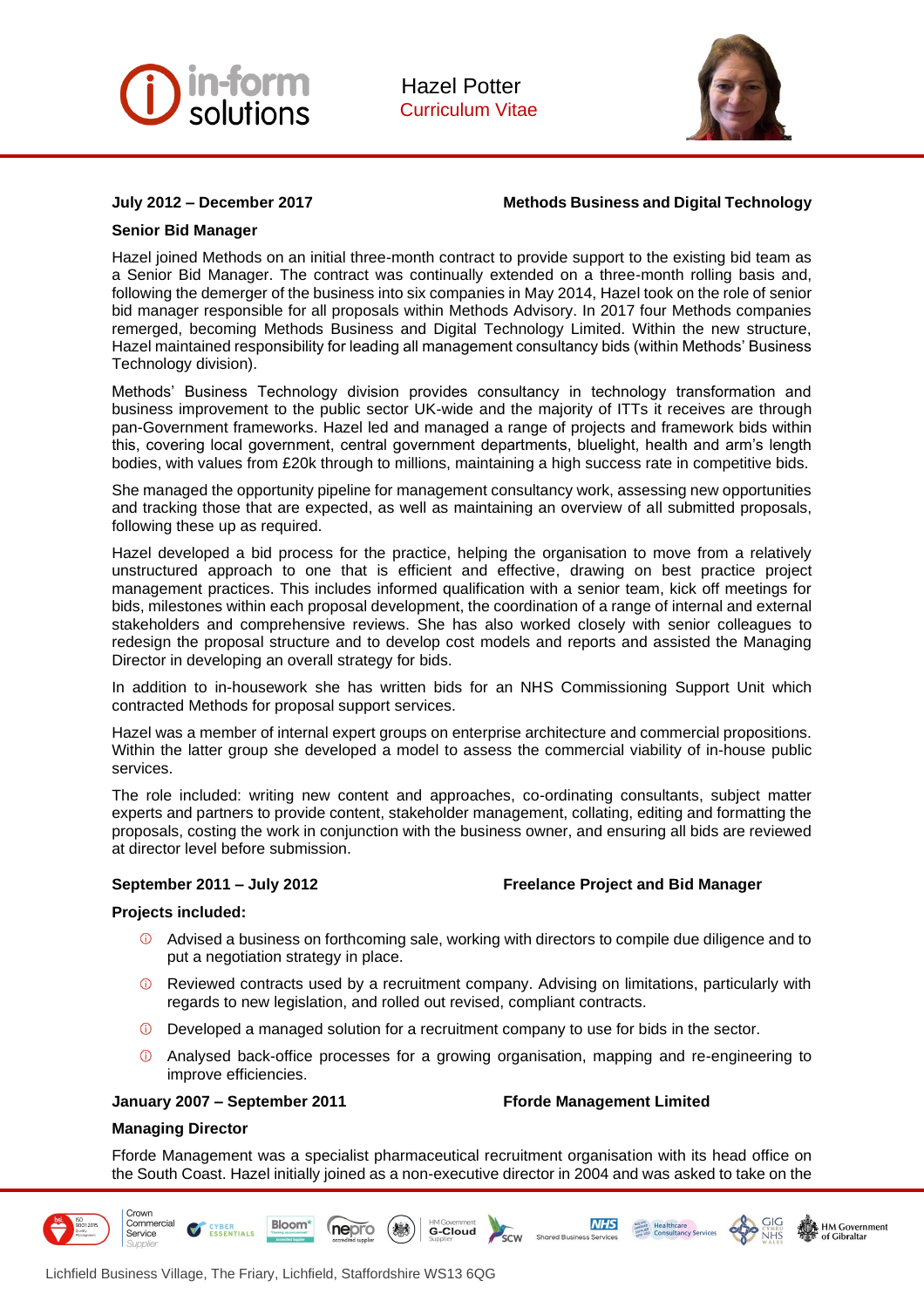



role of Operations Director in 2007, in order to assist with a major expansion into Europe and the USA and to enable the company to move from a "lifestyle" business to a more professional, competitive organisation.

In 2008 Hazel was appointed Managing Director and assumed full responsibility for the company during an extended period of absence for the CEO. Key achievements and responsibilities include:

- Researched and established business units in London (UK) and New York (USA). In the USA this involved company formation, sourcing appropriate legal and financial assistance.
- Wrote Standard Operating Procedures (SOPs) to cover the entire business across the sales and operations functions. Rolled SOPs out to the organisation and monitored activity against them.
- Acted as Bid Director for all proposals, designing templates as well as individual documents, company presentations and speeches for conferences. Trained US and UK staff in the basics of proposal writing.
- Led development of company strategy, including the identification of new markets and service offerings for European and US marketplaces. Analysed viability of prospects and progressed those which had potential.
- Carried out a full IT review and oversaw the implementation of a new database across all business units, including a full data cleansing exercise prior to the change.
- Worked with the Chairman in carrying out a process mapping exercise, identifying efficiency savings, and implementing changes.
- Maintained financial control, keeping operational costs at an optimum level and setting annual and quarterly budgets with the company accountants.
- $\omega$ Managed the business to point of sale, negotiating with potential vendors and collating all due diligence.

## **1997 – December 2006 Freelance/Interim Bid Manager and Consultant**

**Marget**<br>
Marget Healthcare<br> *MARGE* **Consultancy Service** 

HM Government

**NHS** 

**Bid Management:** Hazel worked on a freelance basis for a wide range of clients, from small start-up companies through to large multi-national organisations. In addition to this she provided interim bid management services on a contract basis. Sectors covered included: oil and gas, finance, public sector (housing, social care), recruitment and event management. Work included:

- *O* Full bid management and proposal writing service
- **D** Design and implementation of client-specific bid process
- Liaising with contributors, company boards and end client where necessary.
- *<u>D</u>* Document review.
- **C** RFP design, management and review of proposals for end clients.

**Vendor Selection:** Hazel worked with organisations to develop and implement vendor selection processes. This included:

- Design of RFI and RFP
- $\overline{0}$  Development of the evaluation methodology
- Analysis of RFI/RFP responses
- **C** Sit on presentation panel
- *G* Final selection of vendors

**Consultancy:** Hazel worked on a freelance and contract basis providing HR, recruitment and project management consultancy. Major projects and area of expertise included:

> scw Sho



Crown

Commercial



**Bloom** 

Lichfield Business Village, The Friary, Lichfield, Staffordshire WS13 6QG